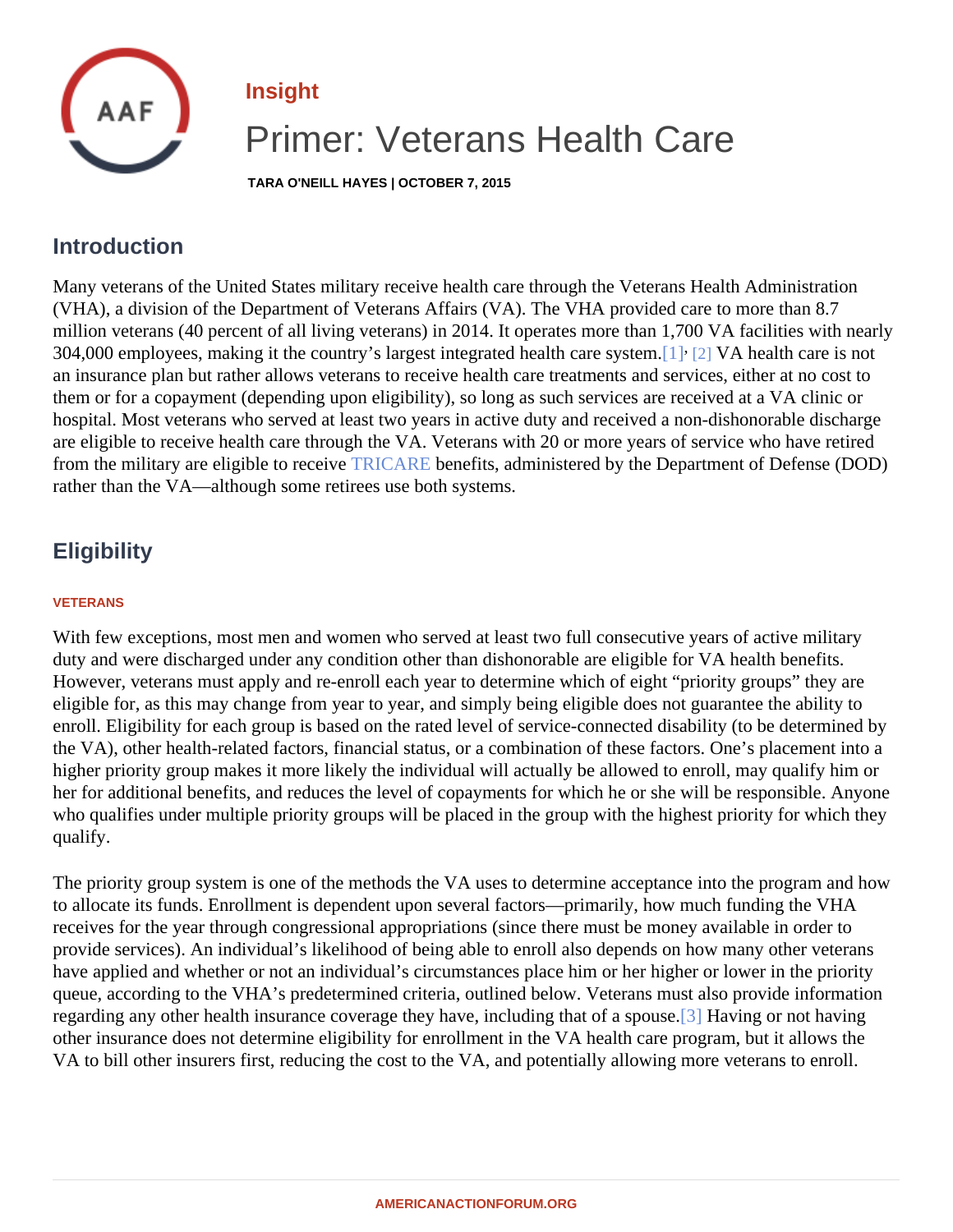#### PRIORITY GROUPS

| Priority Group (Highest to Lowest) | Eligibility                                                                                                                                                                                                                                                                                                                                                                                                                                                                                                                                                |
|------------------------------------|------------------------------------------------------------------------------------------------------------------------------------------------------------------------------------------------------------------------------------------------------------------------------------------------------------------------------------------------------------------------------------------------------------------------------------------------------------------------------------------------------------------------------------------------------------|
| $\mathbf{1}$                       | Veterans determined to be unemployable due to service-connected conditions or with<br>a service-connected disability of 50 percent or more                                                                                                                                                                                                                                                                                                                                                                                                                 |
| $\overline{2}$                     | Veterans with a service-connected disability of 30-40 percent                                                                                                                                                                                                                                                                                                                                                                                                                                                                                              |
| 3                                  | Former prisoners of war (POWs); Purple Heart recipients; Medal of Honor<br>recipients; those discharged due to a non-preexisting disability, "early out", or<br>hardship; veterans with a service-connected disability of 10-20 percent                                                                                                                                                                                                                                                                                                                    |
| 4                                  | Veterans determined to be "catastrophically disabled" (even if not service-<br>connected) or receiving aid and attendance or housebound benefits from the VA                                                                                                                                                                                                                                                                                                                                                                                               |
| 5                                  | Veterans without a service-connected disability receiving a VA pension, eligible for<br>Medicaid, or with household annual income below the VA's national and<br>geographically-adjusted income thresholds                                                                                                                                                                                                                                                                                                                                                 |
| 6                                  | Veterans without a service-connected disability who served in the Vietnam War, the<br>Persian Gulf from 1990 to 1998, were stationed at Camp Lejeune for 30 days or<br>more between August 1953 and December 1988 erved in a theater of combat<br>operations after 1998 (eligible for enhanced benefits for 5 years after being<br>discharged)                                                                                                                                                                                                             |
| $\overline{7}$                     | Veterans with household income below the geographically-adjusted income limits<br>who agree to pay copays                                                                                                                                                                                                                                                                                                                                                                                                                                                  |
| 8                                  | Veterans above the income limits who agree to pay copays (However, enrollment<br>into Group 8 was frozen in January 2003, and, in 2009, eligibility was re-opened<br>only for those with incomes between 100 and 110 percent of geographically-adjusted<br>income thresholds. Those veterans already in Group 8 are permitted to remain<br>enrolled, even if their enrollment would not be permitted now. Those with income<br>more than 10 percent above the threshold and no service-connected disability are<br>currently not eligible for enrollment]) |

Medically-retired veterans may receive care for service-connected disabilities at the VA but may be eligible for [TRICARE](�� h t t p : / / a m e r i c a n a c t i o n f o r u m . o r g / i n s i g h t s / t r i c a r e - t h e - m i l i t a r y s - h e a l t h - c a r e - s y s t e m) for the rest of their health care needs. Active duty service members may obtain urgent or emergency services at a VA facility, but routine care would only be provided by the VA with prior authorization or a TRICARE referral.

#### FAMILY MEMBERS

The VA does not normally provide health care for family members of veterans; however, there are some exceptions. The Civilian Health and Medical Program of the Department of Veterans Affairs (CHAMPVA) provides coverage to the spouse or widow(er) and dependent children of a qualifying sponsor who falls under one of the following qualifications: dies on active duty, dies of a service-connected disability, is determined to be totally and permanently disabled due to a service-connected disability, or was permanently and totally disabled due to a service-connected condition at the time of death, and if TRICARE benefits are not otherwise available to the dependents.

The VA provides some services for assisting caregivers who are caring for a veteran at home, such as provid home health aides, respite care, and hospice care. Primary caregivers of veterans injured during active duty o or after September 11, 2001, may also be eligible for additional assistance through the Caregivers and Vetera Omnibus Health Services Act of 2010. This law allows these caregivers to receive a monthly stipend and per diem funding for lodging and travel when they attend caregiving training or accompany the veteran to receive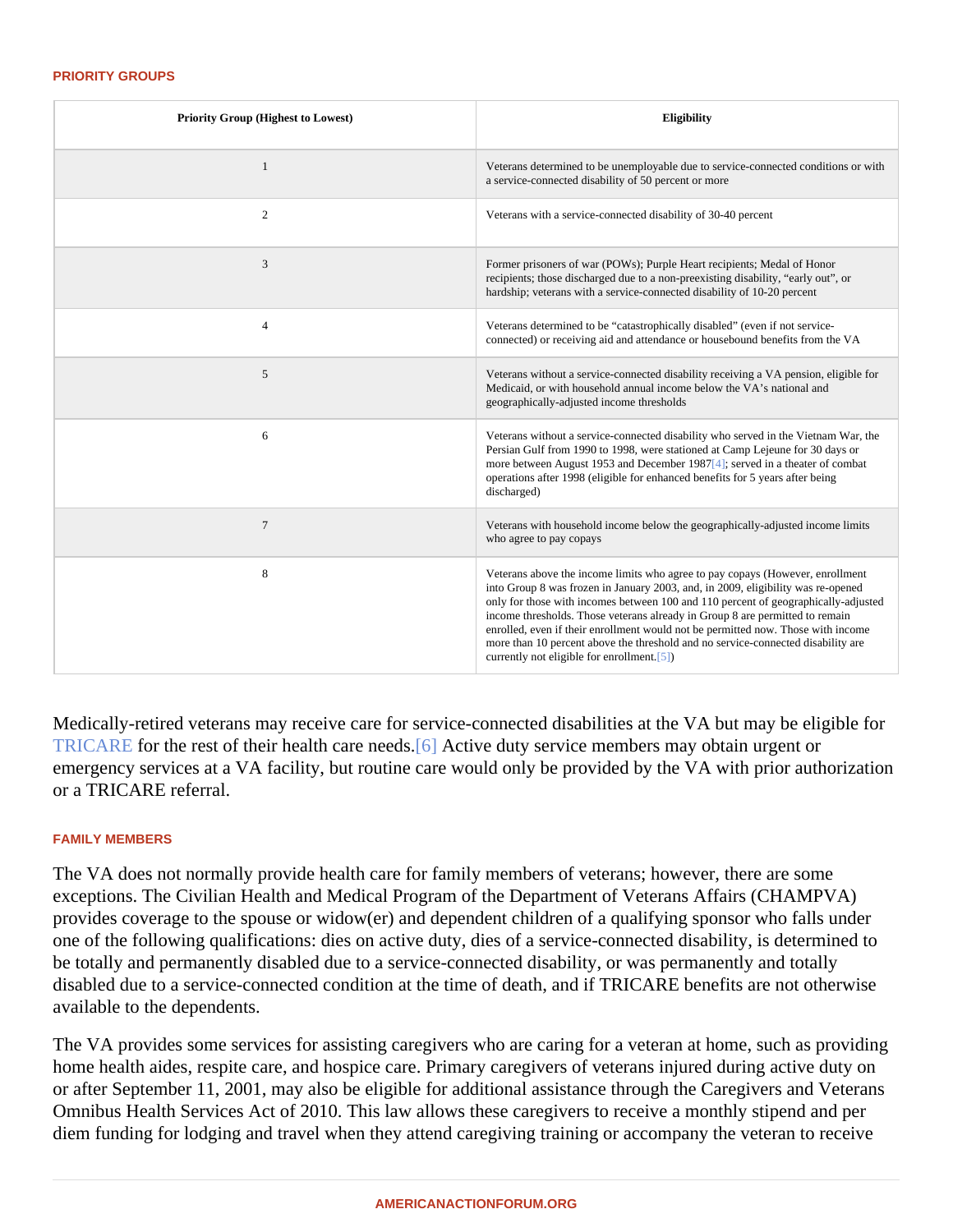care. They may also be eligible to access health care through the VA, including mental health services and counseling, if they are not eligible for care through some other health plan or progreme. Children of Women Vietnam Veterans Program (CWVV) is a fee-for-service program to reimburse individuals born to women veterans of the Vietnam War for medical care related to conditions associated with certain birth defect believed likely to be caused by the mother's time spent in Vietnam children born to women veterans of the Vietnam or Korean Wars diagnosed with spina bifida, The Spina Bifida Health Care Benefits Program provides monetary allowances, vocational training and rehabilitation, and reimbursement for health care relate to that condition<sup>[9]</sup>

## Receiving Care

The VHA has 21 regional integrated care networks across the country and more than 1,700 facilities. VA facilities can provide the full range of health care services (though not necessarily every service at every facility) from preventive care and health promotion to surgery, cancer treatments, dialysis, and traumatic brain injury treatment <sup>10</sup>] The VA also provides a wide range of other services such as home health care, telehealt services, and transportation to and from appointments or reimbursement for travel expenses under certain circumstance<sup>[11]</sup>

### VA CLINICS

In order for care to be covered by the VA, treatment must take place at a VA facility, except under certain circumstances (discussed below). Typically, an appointment is needed in order to receive care, with exception depending upon the severity of the individual's condition.

### NON-VA CARE

Urgent or emergency care may be covered or reimbursed if received at a non-VA facility if it is after hours (for urgent care), care is not "feasibly" available from a VA facility, or a non-VA facility is closer (for emergencies). In non-urgent or non-emergency situations, prior authorization is required in order for the VA to cover the cos of such services received at a non-VA facility. The Patient-Centered Community Care Program has established networks through contracts with outside vendors to provide care to veterans in areas where veter have a particularly difficult time obtaining necessary care at VA facilities; reasons for this may include high demand for services or geographic inaccessibility. The VA Choice Program is primarily designed to ensure against long wait times for care or veterans having to travel too far. This program may be used if the VA acknowledges that a veteran would have to wait more than 30 days to receive care at a VA facility or if a veteran lives more than 40 miles from a VA facility or faces excessive challenges to travel to a VA facility, such as having to take a flight or boat to reach the facility or has a medical condition that makes travelling difficult for the individual  $14$ ]

### MENTAL HEALTH AND PTSD

Studies conducted between 2007 and 2009 found that between 19 and 43 percent of service members and veterans returning from Iraq and Afghanistan, along with approximately 31 percent of male Vietnam veterans, met criteria to be diagnosed with a mental disorder, depression, or post-traumatic stress disorder (PTFSD). 2014, more than 1.4 million veterans received specialized mental health treatment through the VA.

In light of the high prevalence, the VA has programs specifically designed to assist veterans dealing with mer health issues and to help them access necessary care. First, the VA provides care through primary care team which include mental health experts, and any veteran in need of specialty mental health services will be assigned a Mental Health Treatment Coordinator (MHTC). These coordinators and mental health experts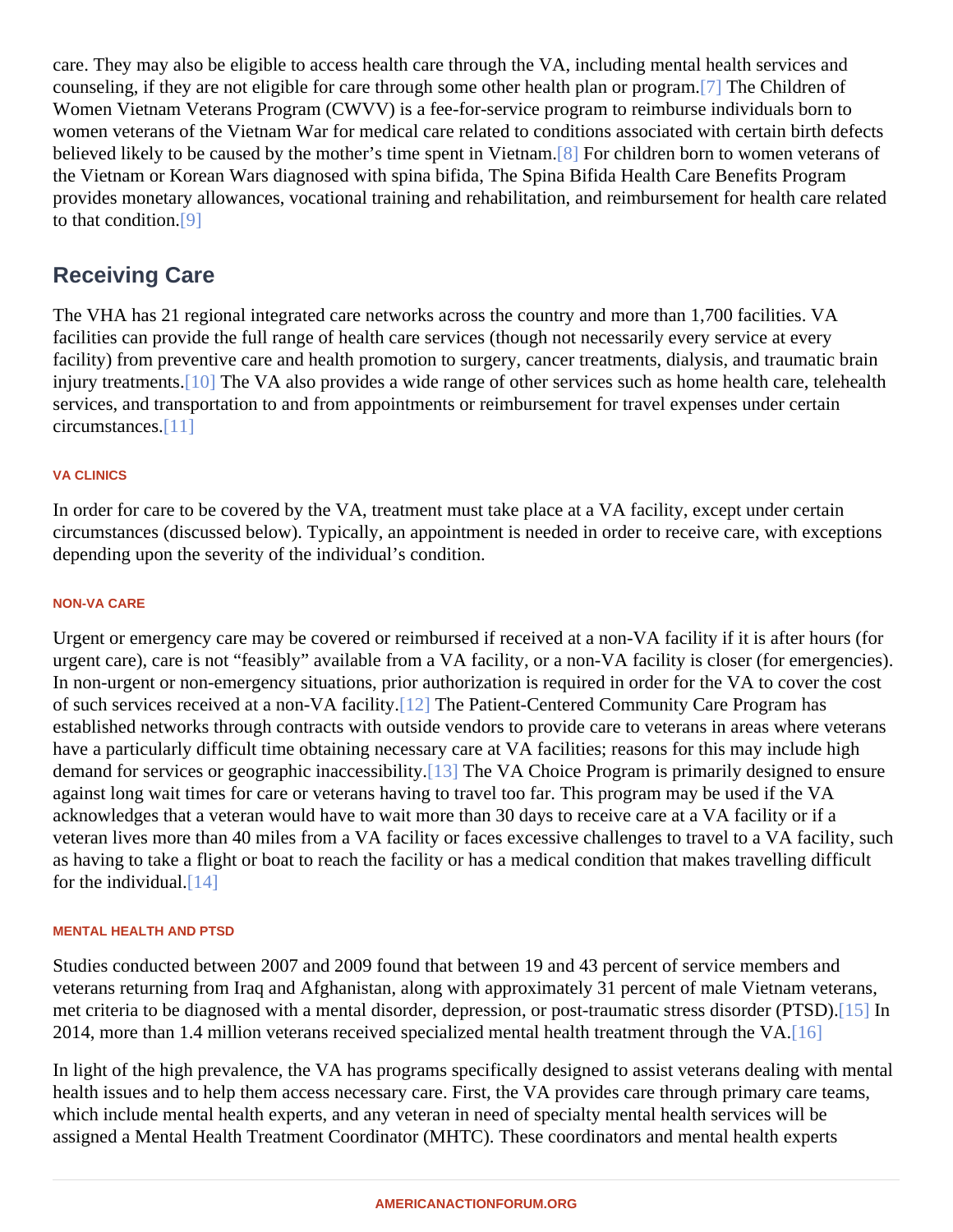receive training regarding military culture, gender differences, and ethnic issues in order to better understand unique circumstances of each individual and the most appropriate methods of treatment. The VA is working to make services more accessible by adding more rural centers and mobile clinics. Additionally, mental health services are (supposed to be) available at VA facilities 24/7; however, a study by the National Council for Behavioral Health found that "less than half of veterans needing mental health services received any care" ar only 30 percent of those "being treated for PTSD and Major Depression are receiving evidence-based care".

The Veteran's Crisis Line, also available 24/7, is staffed by specially-trained responders, many of whom are veterans themselves. Since this service was first established in 2007, there have been more than 1.8 million o and more than 50,000 lives are estimated to have been say examining in 2009 and 2011, respectively, veterans are now able to anonymously chat with mental health professionals online and by text message. Sin 2011, the VA has responded to more than 240,000 online chats and 39,000 textesnily members may also receive mental health services or counseling, as watching a loved one suffer can take a toll on families and caregivers as well. Additionally, the VA has special programs and services for individuals dealing with substance abuse, sexual trauma, and readjustment difficulties as well as homeless  $\mathcal{R}$ eterans.

#### PHARMACY BENEFITS

VA facilities have their own pharmacies on-site, but 85 percent of prescriptions are filled through mail order, and may also be filled online or over the phone. Commercial retail pharmacies may be used only when a particular drug is unavailable directly through the VA. The VA has its own Pharmacy Benefits Management Service (PBM) to ensure veterans are receiving the most appropriate medications, adhering to their treatment plans, and are not taking medications that may conflict with one another. The PBM is also charged with "developing and maintaining an evidence-based formulary," "standardizing the drug benefit across the VA to reduce geographic variation in cost and utilization," and "reducing drug inventory and acquisition 20 ats." Decisions regarding which drugs to include on the VA's national formulary are driven primarily by drug safety, followed by effectiveness and then c**[23]** Roughly 54 percent of all VA health care enrollees use VA pharmacy benefit $[24]$ 

The VA also maintains "a fleet of Mobile Pharmacy vehicles"—tractor trailers strategically positioned throughout the country and fully stocked in order to quickly respond to a disaster and provide necessary medications to veterans and civilia $a$ 5]

### DENTAL INSURANCE

The VA does not currently provide dental benefits directly but has contracted with Delta Dental and MetLife to provide enrolled veterans and CHAMPVA beneficiaries the option to purchase dental insurance from one of these providers at a reduced  $\frac{1}{26}$ .

#### PUBLIC HEALTH

The VA participates in many public health endeavors, including typical public health needs such as vaccination and immunizations, tobacco cessation, and general wellness as well as needs that are specific to veterans, s as Agent Orange-related diseases or exposure to radiation.

**Cost** 

#### TO VETERANS

Many veterans qualify to receive health care through the VA at no charge, but some are required to pay